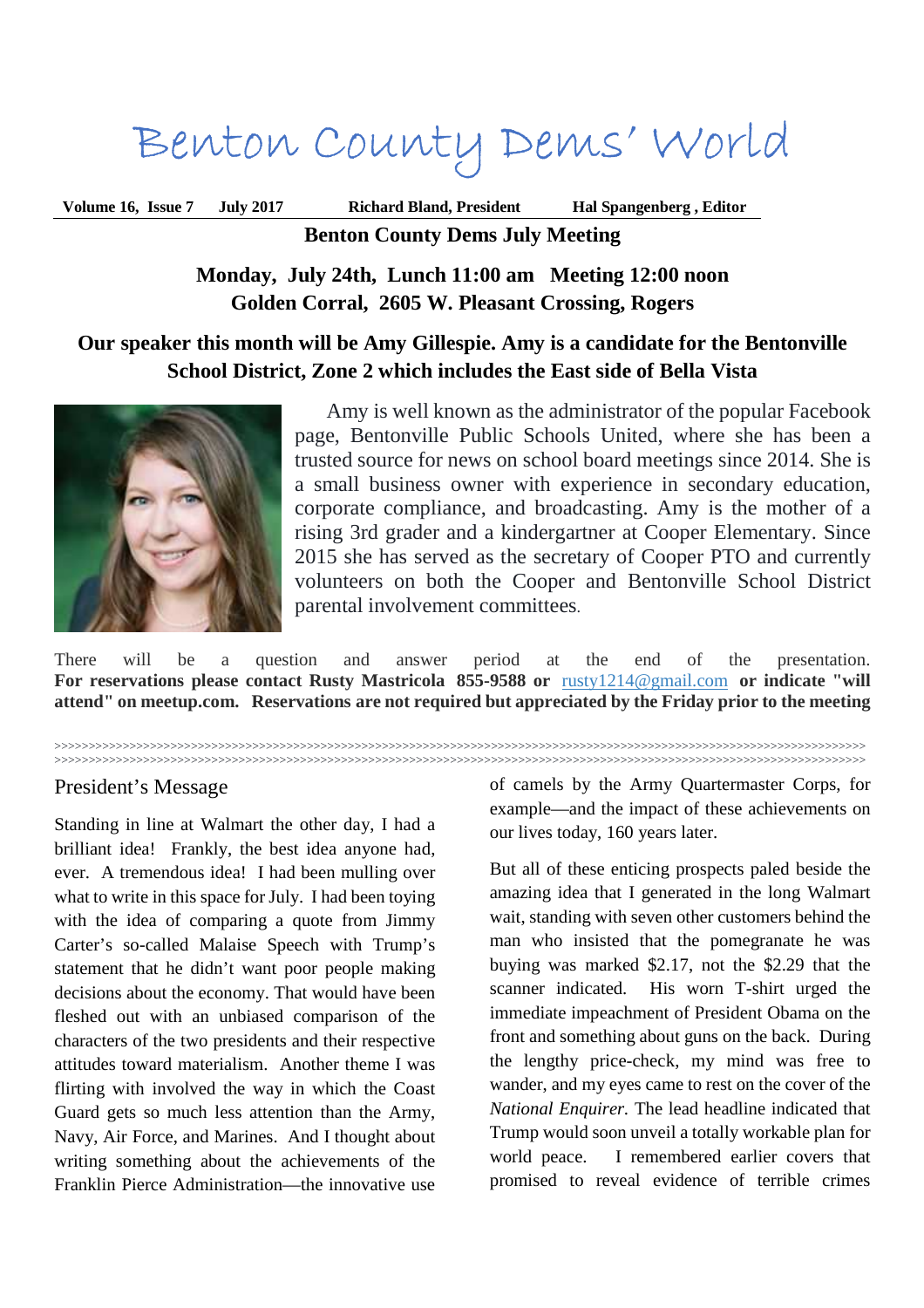committed by every living member of the Clinton family, except maybe Roger. Other covers had promised to reveal the "Real Reason that (name a current topic)." Many extolled Trump's alleged successes as a statesman.

According to a recent news story involving Trump's twitter attack on Joe Scarborough and Mika Brzezinski, the *Enquirer* is something like the organ of the Trump Administration, that is, the tabloid is part of the administration like a lung or liver, or that its sounds are generated by the administration's working the keys, pedals, and stops. Scarborough claimed that the White House offered to stop a story critical of him and Miki if they would ease up on their criticism of Trump. A subsequent Trump tweet seemed to confirm that Trump had control over what the *Enquirer* published. A sizeable portion of the Republican electorate seems to consider the *Enquirer* a credible source of information.

My brilliant idea is for the Democrats to start another tabloid or buy one of the *Enquirer's* competitors, say the *Globe* or the *Star*, as an organ of the Democratic Party. I lean towards acquiring the *Globe*, because that was the name of the organ of the Democratic Party in the Jacksonian era when there were numerous ways to legally divert public funds to favored newspapers, and Presidents and other party leaders routinely wrote anonymous editorials. Jackson and Polk hand-picked the editors of their anointed newspapers and these men became printers to Congress and received contracts for advertising and printing from the executive departments. Reviving this concept would provide a more level journalistic playing field. Think of some of the possible headlines in the new tabloid: "Trump Drops Suit Against Maher: Proof That Donald's Father Was the Alleged Orangutan" or "Doctor Reveals That Trump Had Hand Augmentation Surgery."

Frankly, an idea this tremendous will not remain long in Benton County. Believe me. It will spread bigly across the whole United States. Bigly. When you get the call or find the flyer in your mailbox calling for the new *Globe*, give generously. It will be a winner, it will have a huge circulation, and will have amazing stories. It will be terrific! We can make journalism great again.

| Richard | <b>July 2017</b> |
|---------|------------------|
|         |                  |

## **Minutes of June 26, 2017 General Meeting**  Golden Corral, Rogers, AR

President Richard Bland called the meeting to order at 12:00. He welcomed several new attendees, guests and visitors.

Rusty Mastricola led us in the pledge of allegiance.

Vice President David Cauldwell introduced our speaker Josh Mahony who has announced he will be a candidate in the Democratic primary for the Third Congressional District. Mahony spoke briefly about his concerns facing the people of this Congressional District and then listened to concerns from the audience.

The minutes and treasurer's reports were approved unanimously.

The nominating committee consisting of Gaye Bland, Dave Boyer and Harrell Simpson reported they are looking for nominees for the 2018 Treasurer and Secretary.

Bill Beck is still working on the date for the proposed movie - Al Gore's "An Inconvenient Sequel". Tickets will be \$15.00. Bill donated an autographed book by Al Franken "King of the Senate" for auction to our group. The high bid of \$100.00 received the book.

The (DPBC) Democratic Party of Benton County meets on the second Monday of each month. They have changed the location of their meeting to the meeting room at Guess Who Liquor Store in Bentonville, 214 SE Walton Blvd, at 6:30 p.m.

Thurman Metcalf reminded everyone he has car wash tickets for \$15.00 and that the DPBC is looking for volunteers to help with the Little Flock picnic to be held on September 16 (tentative). Also, the Clinton Dinner (formally the Jefferson/Jackson Dinner) will be held Saturday, July 22 in Little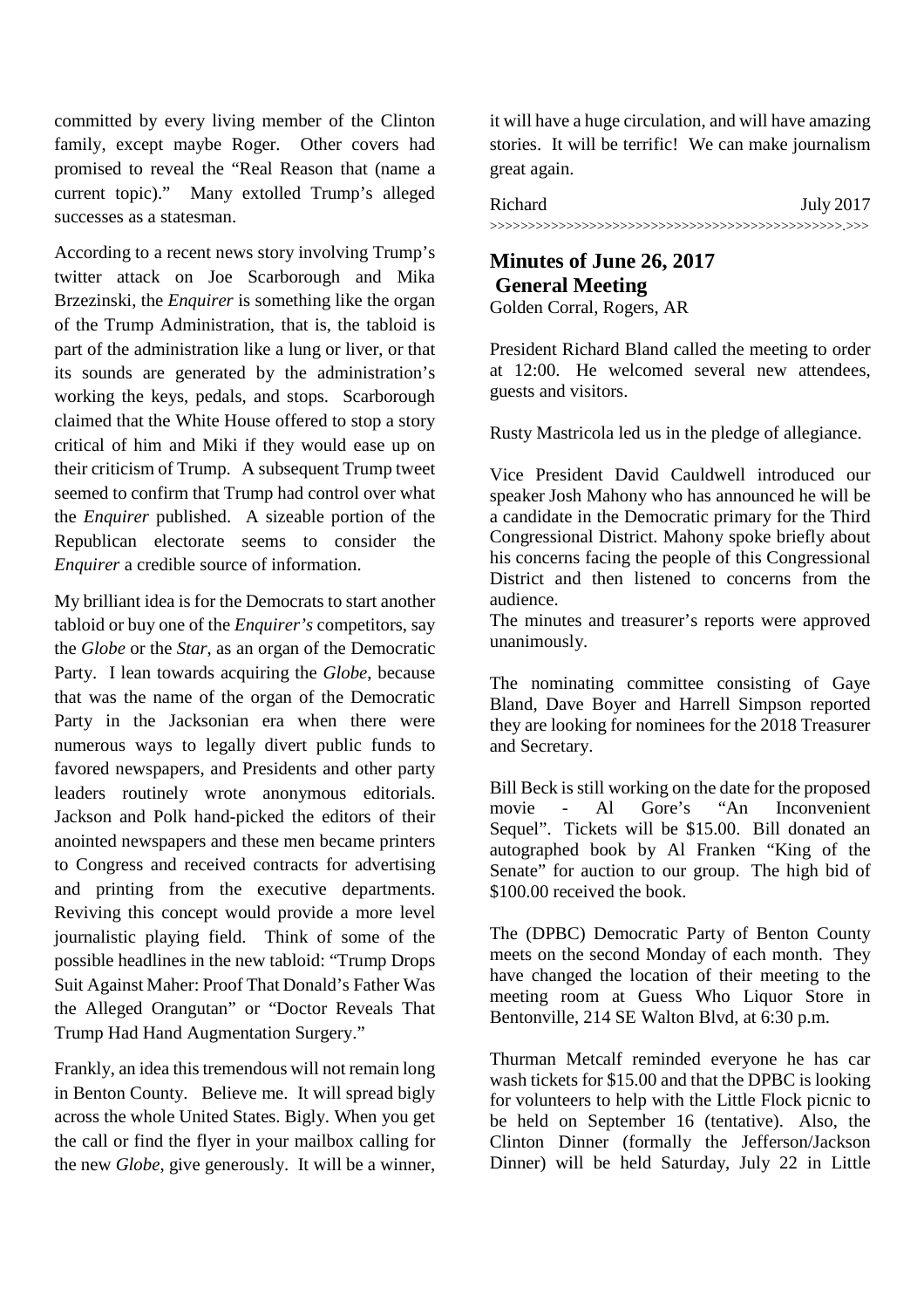Rock. You may purchase tickets from Thurman Metcalf.

Richard announced the Democratic Party of Benton County will hold a candidate recruitment seminar on Saturday, July 15 at the Northwest Arkansas Community College. Recruit and run 101 will provide lunch.

After no further business the meeting was adjourned at 1:07.

Respectfully Submitted, **Secretary Betty Cauldwell** >>>>>>>>>>>>>>>>>>>>>>>>>>>>>>>>>>>>>>>>>>>>>>>>

## **Treasurer's Summary June 2017**

| <b>Beginning Balance</b> |          | \$4,086.98 |
|--------------------------|----------|------------|
| Income                   |          |            |
| <b>Blue Bowls</b>        | \$121.52 |            |
| Donations                | \$120.00 |            |
| Dues                     | \$240.00 |            |
| Total                    |          | \$481.52   |
|                          |          |            |
| <b>Expenses</b>          |          |            |
| Postage                  | \$6.37   |            |
| Memorial*                | \$35.00  |            |
| Total                    |          | \$41.37    |
| <b>Ending Balance</b>    |          | \$4,527.13 |

### **Submitted by Joel Ewing, Treasurer**

\*American Cancer Society, Audrey Spangenberg

>>>>>>>>>>>>>>>>>>>>>>>>>>>>>>>>>>>>>>>>>>>>>>>>>

"As democracy is perfected, the office of president represents, more and more closely, the inner soul of the people. On some great and glorious day the plain folks of the land will reach their heart's desire at last and the White House will be adorned by a downright moron."

# **H.L.Mencken**

**.** 

**>>>>>>>>>>>>>>>>>>>>>>>>>>>>>>>>>>>>>>>>>>>>**

**Is the latest crackdown on Drug offenders a means of helping the Private Prison industry?** 

### **A few facts about private prisons**

#### **11 Times**

Violent crimes are down overall, so how does the United States keep prisons stocked instead? Amplifying the war on drugs: there are now 11 times as many people in jail for drug convictions than there were in 1980, constituting 50% of the prison population. Longer mandatory minimum sentences also keeps the inmates in longer. Most people incarcerated for drug charges are non-violent, have no prior record, and are addicts rather than major drugtraffickers.

### **50%**

Nearly half of all detained immigrants are held in privately owned facilities. The fact that ICE (Immigration and Customs Enforcement) has stepped up its game to detain more undocumented immigrants – about 400,000 each year – has actually increased the need for private systems as most detainees will linger in the system waiting for court dates for months if not years.

Civil rights groups have deemed the quality of care provided in immigrant detention centers unacceptable, particularly because of the large numbers of preventable fatalities and sexual assaults.

### **\$45 million**

The three largest for-profit prison corporations have spent more than \$45 million on campaign donations and lobbyists to keep politicians on the side of privatized incarceration. In light of all of their ethical violations, it's obvious that they have to offer some incentive for keeping their business legal.

*This piece was reprinted by Truthout with permission or license. It may not be reproduced in any form without permission or license from the source.* 

#### **KEVIN MATHEWS**

Kevin Mathews is a contributor to Care2.com.

#### **RELATED STORIES**

Private Prisons Spend Millions on Lobbying to Put More People in Jail By Andrea Nill Sanchez, ThinkProgress | Report